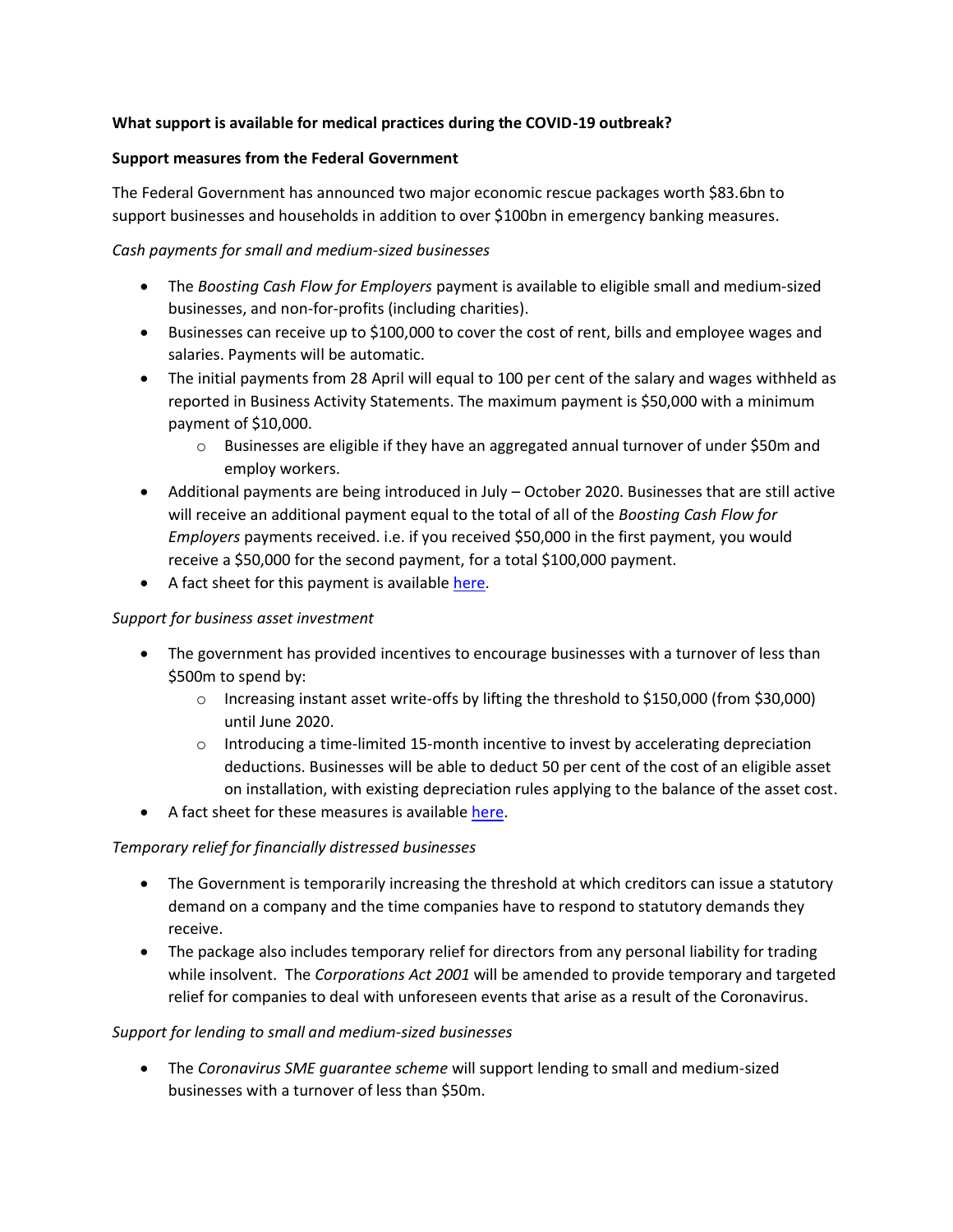- $\circ$  The Commonwealth will guarantee 50 per cent of an eligible loan through participating banks and non-bank lenders to businesses disrupted by the coronavirus.
- $\circ$  Loans will be used for working capital purposes and be unsecured and it will be for loans granted within six months starting 1 April 2020.
- o Lenders will not be charged a fee for accessing the guarantee scheme.
- $\circ$  Loans will be repayment-free for six months (as per the support package from Australian banks—see below).
- $\circ$  The maximum that can be borrowed under the guarantee facility will be \$250,000 on terms up to three years.
- A fact sheet for this measure is available [here.](https://treasury.gov.au/sites/default/files/2020-03/Fact_sheet-Supporting_the_flow_of_credit_1.pdf)

#### **Australian Taxation Office – tax relief**

- Businesses impacted by COVID-19 are being encouraged to contact the ATO to discuss relief options tailored to their needs and circumstances.
- Options available to assist businesses impacted by COVID-19 include:
	- $\circ$  Deferring by up to six months the payment date of amounts due through the business activity statement (including Pay As You Go (PAYG) instalments), income tax assessments, fringe benefits tax assessments and excise.
	- $\circ$  Allow businesses on a quarterly reporting cycle to opt into monthly GST reporting in order to get quicker access to GST refunds they may be entitled to.
	- $\circ$  Allowing businesses to vary PAYG instalment amounts to zero for the March 2020 quarter. Businesses that vary their PAYG instalment to zero can also claim a refund for any instalments made for the September 2019 and December 2019 quarters.
	- o Remitting any interest and penalties, incurred on or after 23 January 2020, that have been applied to tax liabilities.
	- $\circ$  Working with affected businesses to help them pay their existing and ongoing tax liabilities by allowing them to enter into low interest payment plans.
- Call the ATO Emergency Support Infoline 1800 806 218 to discuss COVID-19 support options.

#### **Support packages from Australian banks**

- The Australian Banking Association (ABA) has announced a small business relief package to support small business during COVID-19. All ABA member banks can participate.
- Broadly, the package includes a deferral of principal and interest repayment for all term loans and retail loans for 6 months, for small businesses with less than \$3 million in total debt owed to credit providers. At the end of the deferral period businesses will not be required to pay the deferred interest in a lump sum. Either the term of the loan will be extended, or the level of loan repayments will be increased.
- All small businesses have been encouraged to contact their banks about the small business relief package. Fast-track approval processes are in place to ensure support is available as soon as possible.

Individual major banks have announced measures as follows:

*Commonwealth Bank of Australia*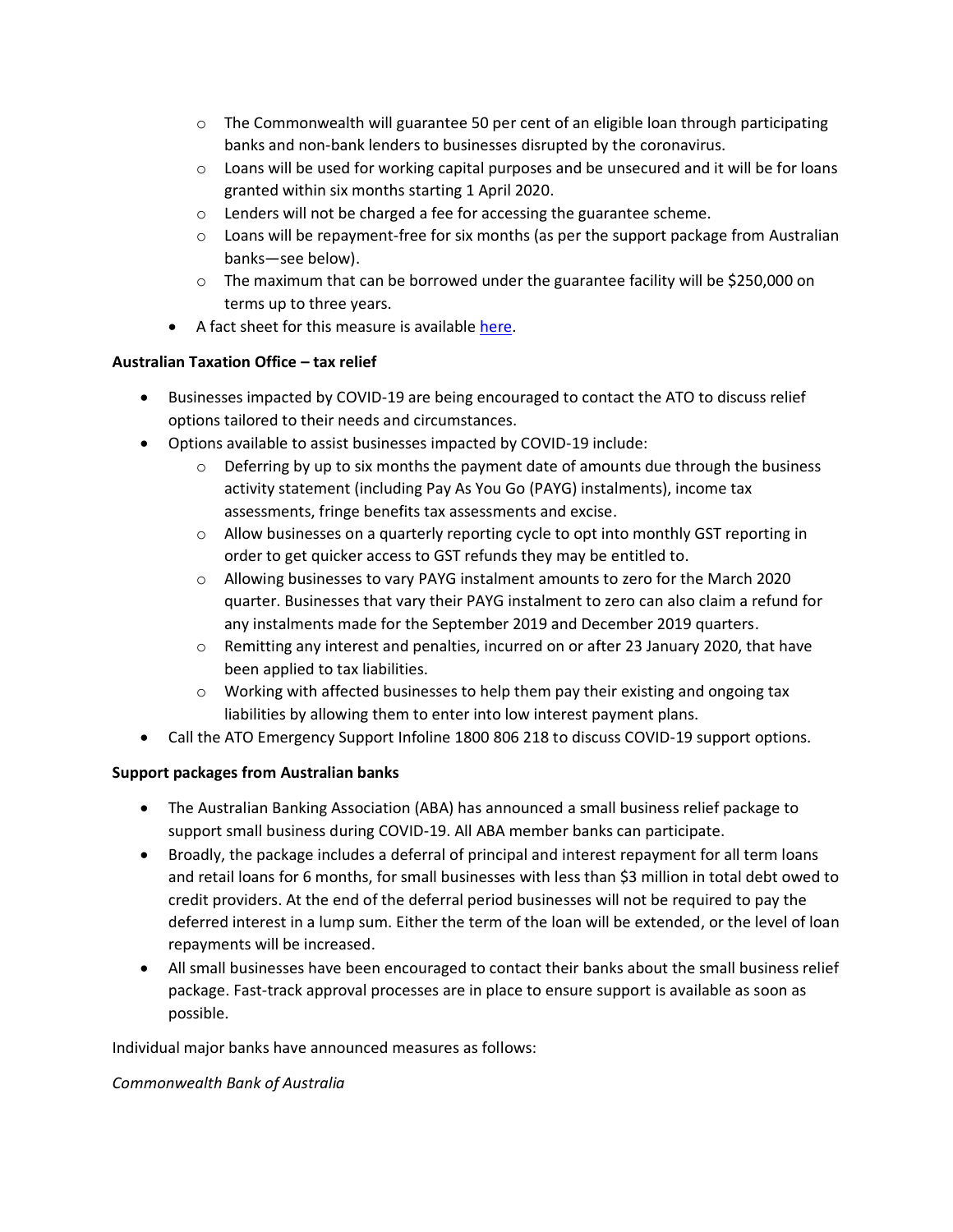• 100 bps (basis points) interest rate reduction for all existing cash-linked small business loans.

## *Westpac*

- Overdrafts will be reduced by 200bps for new and existing small business customers, effective 6 April.
- Small business customers with cash flow issues can defer principle and interest repayments of business term loans for six months.
- 100bps reduction to variable interest rates on small business cash-based loans, effective 6 April.

# *NAB*

- Defer principle and interest for up to six months on a range of business and equipment finance loans.
- Receive a 200bps rate cut on new loans and all overdrafts on QuickBiz, effective March 30.
- Receive a further 100bps reduction on variable rates for small business loans, effective March 30.
- Access up to \$65bn of additional secured limits to pre-assessed customers, with \$7bn currently available for fast assessment process.
- Defer business credit card repayments.

# *ANZ*

- Decrease variable interest rates by 0.25%pa, effective 27 March.
- Enable impacted customers to request a six-month payment deferral on loan repayments for term loans, with interest capitalised.
- Make available temporary increases in overdraft facilities for 12 months.
- Institute a reduction by 0.80%pa to a new two and three-year fixed rate of 2.59%pa for secured small business loans up to \$1m, effective 3 April 2020.

# **Resources**

<https://treasury.gov.au/coronavirus/businesses>

<https://www.pm.gov.au/media/supporting-australian-workers-and-business>

<https://www.pm.gov.au/media/economic-stimulus-package>

[https://www.theguardian.com/business/2020/mar/12/what-australian-governments-coronavirus](https://www.theguardian.com/business/2020/mar/12/what-australian-governments-coronavirus-stimulus-package-means-for-you-explainer)[stimulus-package-means-for-you-explainer](https://www.theguardian.com/business/2020/mar/12/what-australian-governments-coronavirus-stimulus-package-means-for-you-explainer)

[https://www.theguardian.com/business/2020/mar/22/what-australias-189bn-coronavirus-economic](https://www.theguardian.com/business/2020/mar/22/what-australias-189bn-coronavirus-economic-rescue-package-means-for-you)[rescue-package-means-for-you](https://www.theguardian.com/business/2020/mar/22/what-australias-189bn-coronavirus-economic-rescue-package-means-for-you)

<https://www.ausbanking.org.au/banks-small-business-relief-package/>

<https://www.accc.gov.au/media-release/australian-banking-association-small-business-relief-package>

[https://www.brokernews.com.au/news/breaking-news/majors-detail-their-covid19-support-packages-](https://www.brokernews.com.au/news/breaking-news/majors-detail-their-covid19-support-packages-270618.aspx)[270618.aspx](https://www.brokernews.com.au/news/breaking-news/majors-detail-their-covid19-support-packages-270618.aspx)